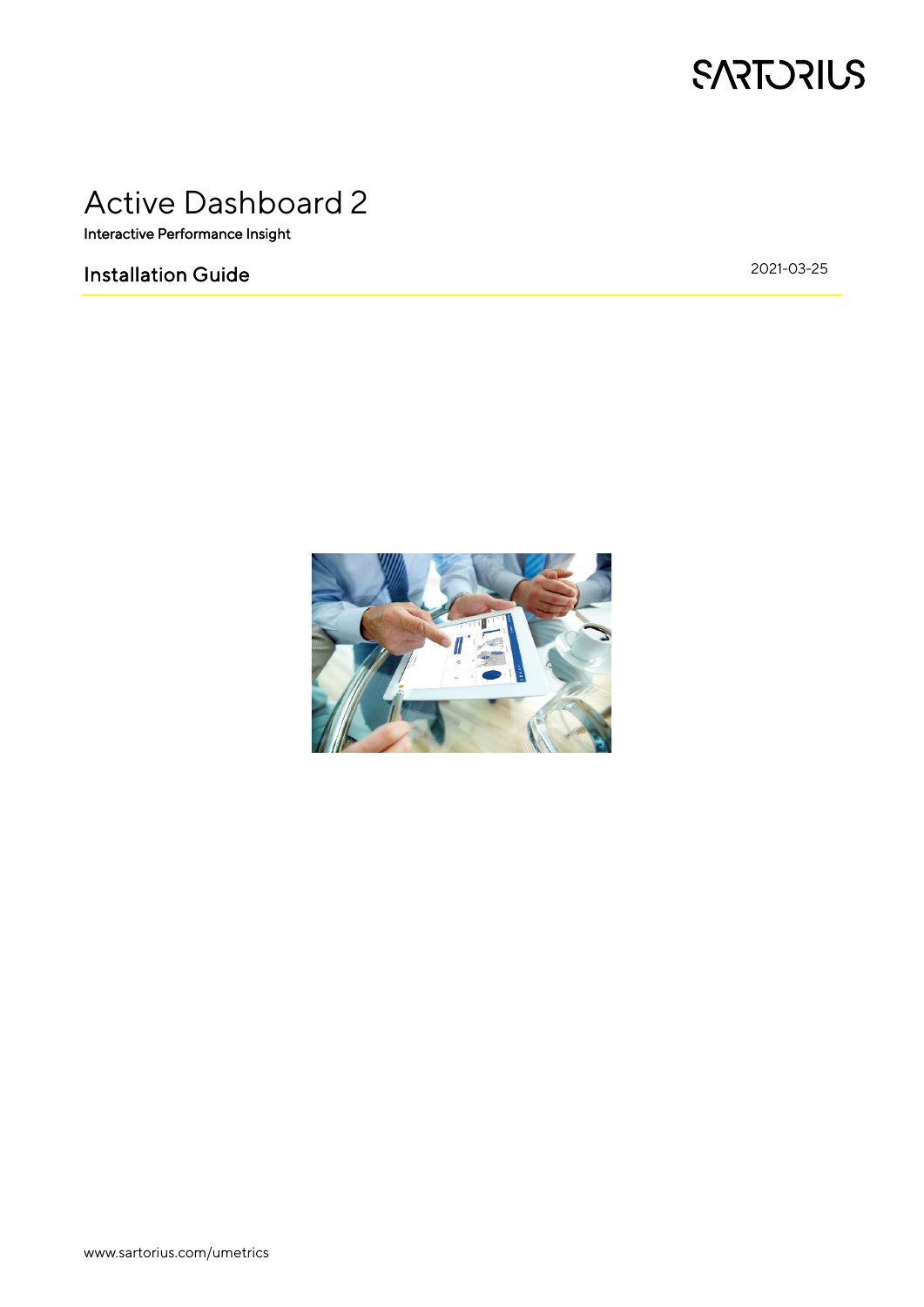# **SARTORIUS**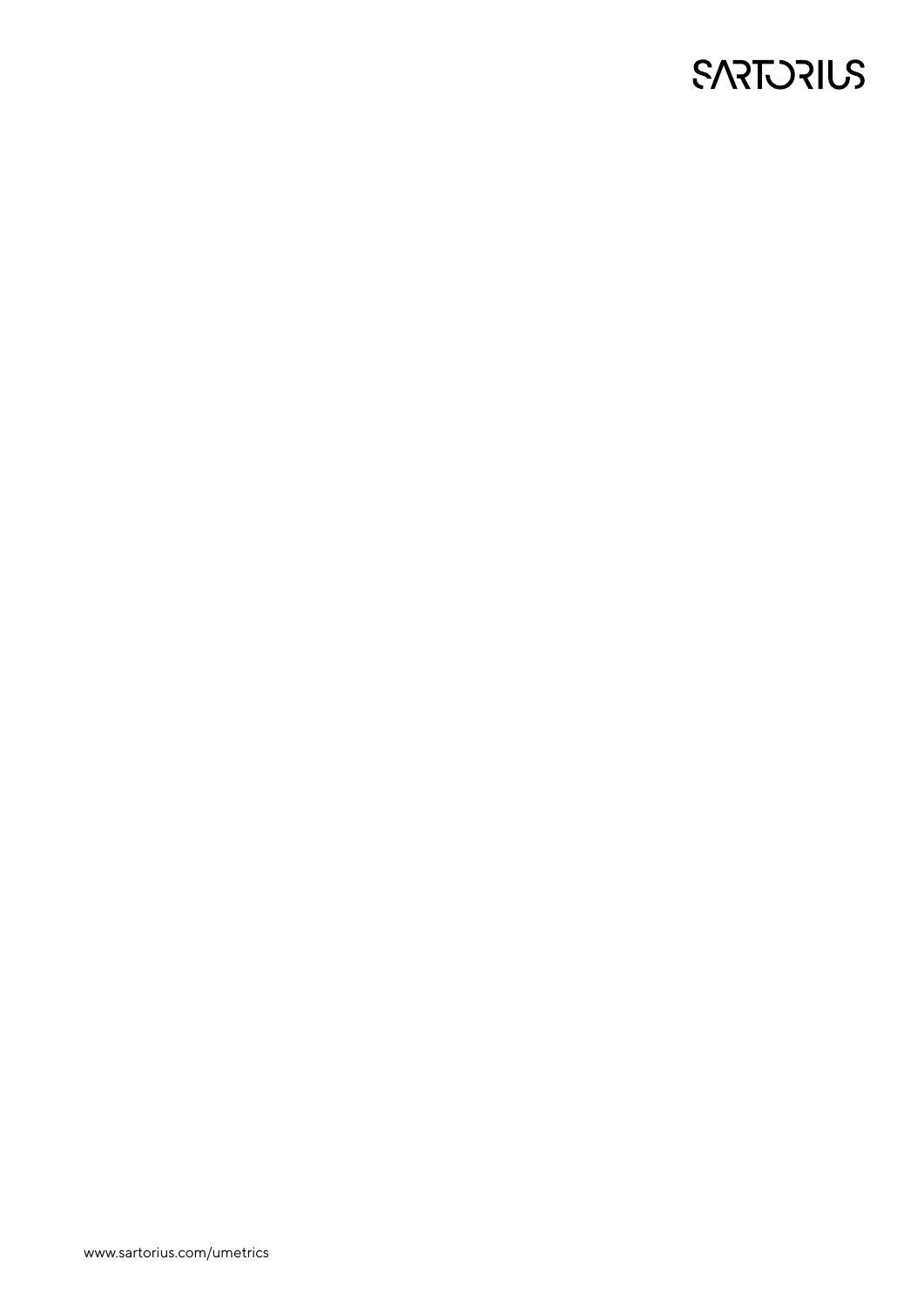# **SARTORIUS**

# Contents

| $\mathbf{1}$   |                   |                |  |  |
|----------------|-------------------|----------------|--|--|
|                | 1.1<br>1.2        |                |  |  |
| $\overline{c}$ |                   |                |  |  |
|                | 2.1<br>2.2<br>2.3 |                |  |  |
|                | 2.4               |                |  |  |
|                | 2.5               |                |  |  |
|                | 2.6               |                |  |  |
|                | 2.7               |                |  |  |
|                | 2.8               |                |  |  |
|                |                   | 2.8.1<br>2.8.2 |  |  |
| 3              |                   |                |  |  |
|                |                   |                |  |  |
|                | 3.1               |                |  |  |
| 4              | 3.2               |                |  |  |
|                |                   |                |  |  |
| Appendix A     |                   |                |  |  |
|                | Appendix B        |                |  |  |
|                | 1                 |                |  |  |
|                |                   |                |  |  |
|                | 2                 |                |  |  |
|                |                   |                |  |  |
|                |                   |                |  |  |
|                |                   | 4.1.1          |  |  |
|                | Appendix C        |                |  |  |
|                | 1                 |                |  |  |
|                |                   |                |  |  |
|                | 2                 |                |  |  |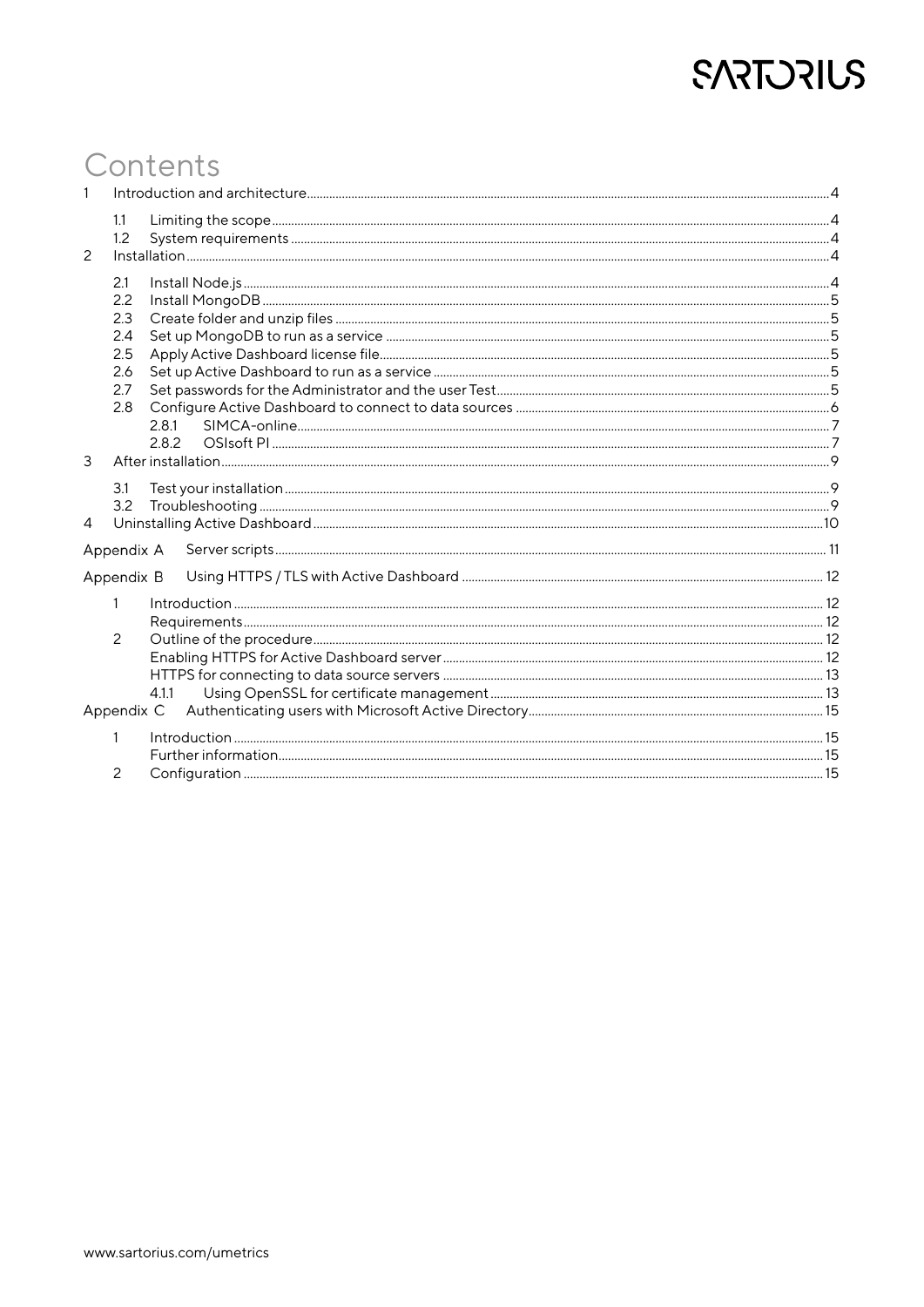# <span id="page-3-0"></span>1 Introduction and architecture

Active Dashboard, part of the Umetrics™ Suite of Data Analytics Solutions, is a client/server solution with a server that connects to multiple data sources to obtain and analyze data, and with client web browsers to view and interact with dashboards. Active Dashboard currently supports SIMCA-online and OSIsoft PI as data sources.

Technically, the server part is a Node.js application that stores its data in a MongoDB database.

Note: By installing Active Dashboard you agree to the End User License Agreement found among the installation files, and on [https://webshop.umetrics.com/pages/terms-and-conditions.](https://webshop.umetrics.com/pages/terms-and-conditions) Active Dashboard uses cookies, like most web sites and applications. For more information, see the About page in Active Dashboard, once logged in.

### <span id="page-3-1"></span>1.1 Limiting the scope

This document describes how to set up an Active Dashboard server environment on a Windows computer, where both the Node.js server and the MongoDB database are installed on the same computer. Installing Active Dashboard on other platforms or hosting the Node.js and MongoDB services on separate computers are supported but out of scope for this document.

This document does not describe how to install the data sources SIMCA-online or OSISoft PI. Refer to the documentation for those products for more information about that.

### <span id="page-3-2"></span>1.2 System requirements

System requirements are listed in the knowledge base articles:

Active Dashboard 2 [https://www.sartorius.com/en/products/process-analytical-technology/data-analytics](https://www.sartorius.com/en/products/process-analytical-technology/data-analytics-software/support/knowledge-base/active-dashboard-2-550706)[software/support/knowledge-base/active-dashboard-2-550706.](https://www.sartorius.com/en/products/process-analytical-technology/data-analytics-software/support/knowledge-base/active-dashboard-2-550706)

Active Dashboard 2.0.[3 https://www.sartorius.com/en/products/process-analytical-technology/data-analytics](https://www.sartorius.com/en/products/process-analytical-technology/data-analytics-software/support/knowledge-base/active-dashboard-203-602684)[software/support/knowledge-base/active-dashboard-203-602684.](https://www.sartorius.com/en/products/process-analytical-technology/data-analytics-software/support/knowledge-base/active-dashboard-203-602684)

# <span id="page-3-3"></span>2 Installation

The installation consists of these major steps, all performed on the server computer (details for each step follows further down):

- 1. Installation of Node.js.
- 2. Installation of MongoDB.
- 3. Creating an Active Dashboard folder and unzipping files into it.
- 4. Setting up MongoDB to run as a service.
- 5. Apply Active Dashboard license.
- 6. Setting up Active Dashboard to run as a service.
- 7. Testing that you can connect with a web browser and log in.
- 8. Optionally: Enabling HTTPS and/or Windows Active Directory authentication. Both of these topics are described separately i[n Appendix B](#page-11-0) an[d Appendix C.](#page-14-0)

#### <span id="page-3-4"></span>2.1 Install Node.js

- 1. Go to<https://nodejs.org/> and download version 8.10.0 LTS. This is the most recent version that works with Active Dashboard. You can find it her[e https://nodejs.org/download/release/v8.10.0/.](https://nodejs.org/download/release/v8.10.0/)
- 2. Click through the installer; leave the defaults at each step (You can change installation directory if you wish).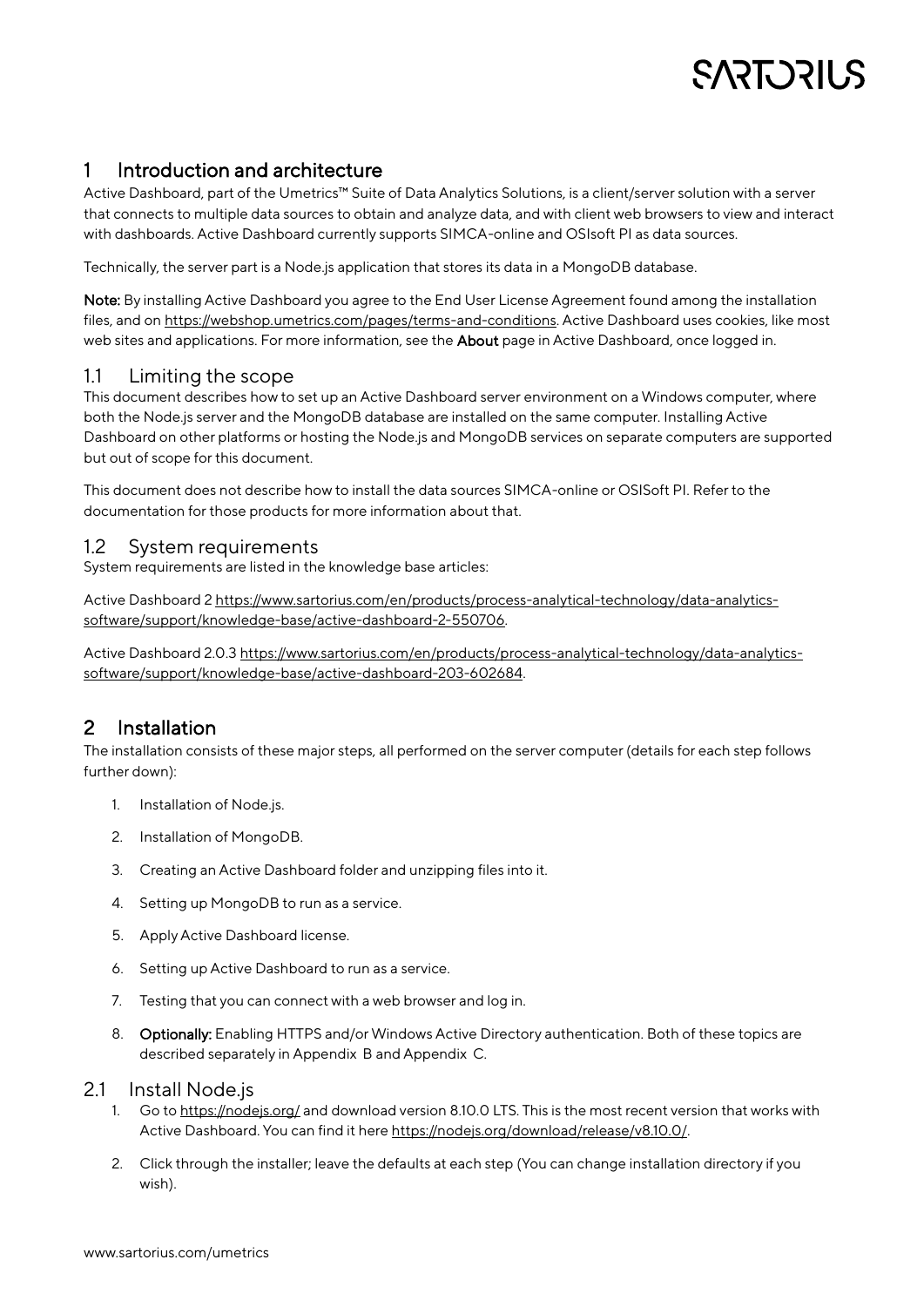## <span id="page-4-0"></span>2.2 Install MongoDB

- 1. Go to<https://www.mongodb.com/> and download version 3.4.4 This is the most recent version that works. You find version 3.4.4 in the archive her[e https://www.mongodb.com/download](https://www.mongodb.com/download-center/community/releases/archive)[center/community/releases/archive.](https://www.mongodb.com/download-center/community/releases/archive) The zip file is calle[d mongodb-win32-x86\\_64-3.4.4.zip.](https://fastdl.mongodb.org/win32/mongodb-win32-x86_64-3.4.4.zip)
- 2. Create a folder C:\MongoDB and unzip the contents to it. You can create the folder elsewhere if you wish, but you'll need to adjust the path to it in step 2.4 in that case.

## <span id="page-4-1"></span>2.3 Create folder and unzip files

- 1. Create the folders C:\ActiveDashboard and C:\ActiveDashboard\MongoDB.
- 2. Unzip the ActiveDashboard.zip file in C:\ActiveDashboard.
- 3. On a command prompt, type (or paste) the following to create the default collector configuration file:

### copy ^

C:\ActiveDashboard\server\config\collectors.config.sample.json ^

C:\ActiveDashboard\server\config\collectors.config.json

4. If you need to make settings, such as change the port number from the default 80, do it in the server\config\environment\production.js file using a text editor.

### <span id="page-4-2"></span>2.4 Set up MongoDB to run as a service

1. Start an Administrative Command Prompt and on it type (or paste):

### "C:\MongoDB\bin\mongod" ^

- --dbpath=C:\ActiveDashboard\MongoDB --bind\_ip localhost ^
- --logpath=C:\ActiveDashboard\MongoDB\log.txt ^

--install

2. Start the MongoDB service in the Services tool found in the Windows Control Panel.

## <span id="page-4-3"></span>2.5 Apply Active Dashboard license file

Together with your delivery, you should have gotten a license file. Place it in the following folder:

### C:\ActiveDashboard\server\config

### <span id="page-4-4"></span>2.6 Set up Active Dashboard to run as a service

Start an Administrative Command Prompt and type:

### cd C:\ActiveDashboard

npm --production run service install

This install and automatically starts the Active Dashboard service (which you can verify in the Services tool in the Control Panel if you like).

## <span id="page-4-5"></span>2.7 Set passwords for the Administrator and the user Test

When Active Dashboard is started for the first time, it has generated a randomized password for the Administrator and Test users. Since you do not know these passwords, you need to replace them with new ones:

1. Start a Command Prompt (not an Administrative one) and type:

#### cd C:\ActiveDashboard

### npm --production run set-admin-password **[password]**

(replacing [password] with a good password of your choice).

2. In the same way, run the following script to set the password for Test user: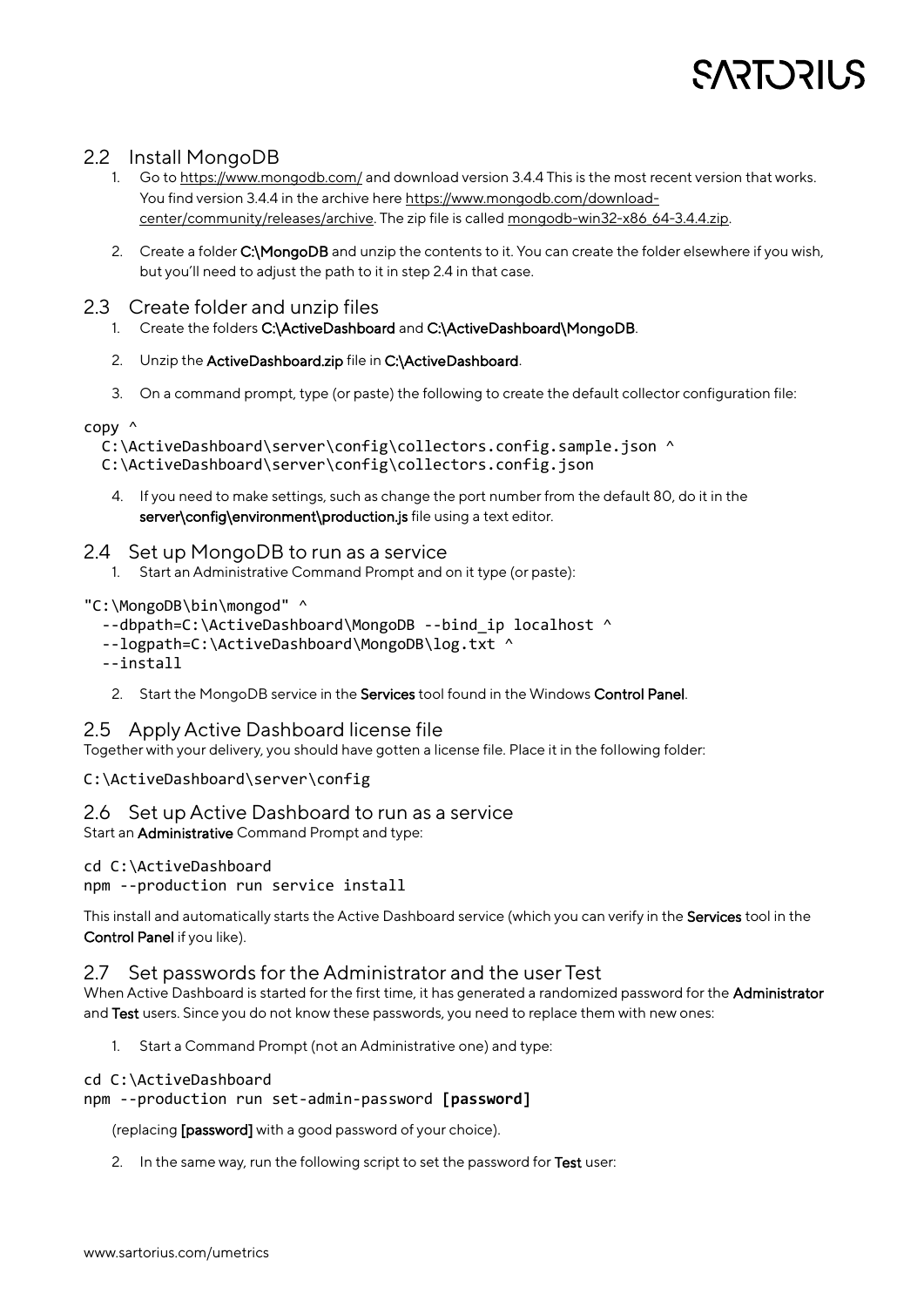#### npm --production run set-user-password **[password]**

#### <span id="page-5-0"></span>2.8 Configure Active Dashboard to connect to data sources

Active Dashboard supports fetching data from several different data sources, via configured data collectors. The following data collectors are supported:

| Data collector | <b>What Active Dashboard fetches</b>                     | Described in  |
|----------------|----------------------------------------------------------|---------------|
| SIMCA-online   | Batches, alarms, CQA variable values                     | section 2.8.1 |
| OSIsoft PI     | Batches, alarms, as configured in the PI Asset Framework | section 2.8.2 |

By default, the Active Dashboard server is not configured to fetch any data. Here follows a general description of the data collector configuration, with collector-specific details in the subsections below. Follow these steps to make Active Dashboard fetch data:

- 1. In a text editor, open the file C:\ActiveDashboard\server\config\collectors.config.json. If it does not exist, create it or copy the example file collectors.config.sample.json and use as starting point.
- 2. Each data collector is configured with an element ("{ … }") inside the top-level brackets ("[…]"):

```
\Gamma {
     "type": "sol or pi",
     "enabled": true,
     "settings": {
        "url": "[server-url]", 
        "interval": 60,
        "auth": {
          "username": "[username]",
          "password": "[topsecret]"
        },
        ... more settings
     }
   },
   ... more collectors
]
```
Replace [server-url] with the URL to your SIMCA-online or OSIsoft PI server. Also replace [username] and [topsecret] with the username and password to connect to the server. Each specific collector also has its own configuration parameters, described below.

Configure as many collectors as needed, for example one for each SIMCA-online server you want to access.

3. Restart the Active Dashboard server, either via the Services tool in the Control Panel or by typing the following in an Administrative Command Prompt:

```
cd C:\ActiveDashboard
npm --production run service restart
```
Note: it is not advised to use "localhost" as host name in the server URLs, as Active Dashboard uses the URLs to identify data sources. Instead use the real computer name of the server such as "MyServer".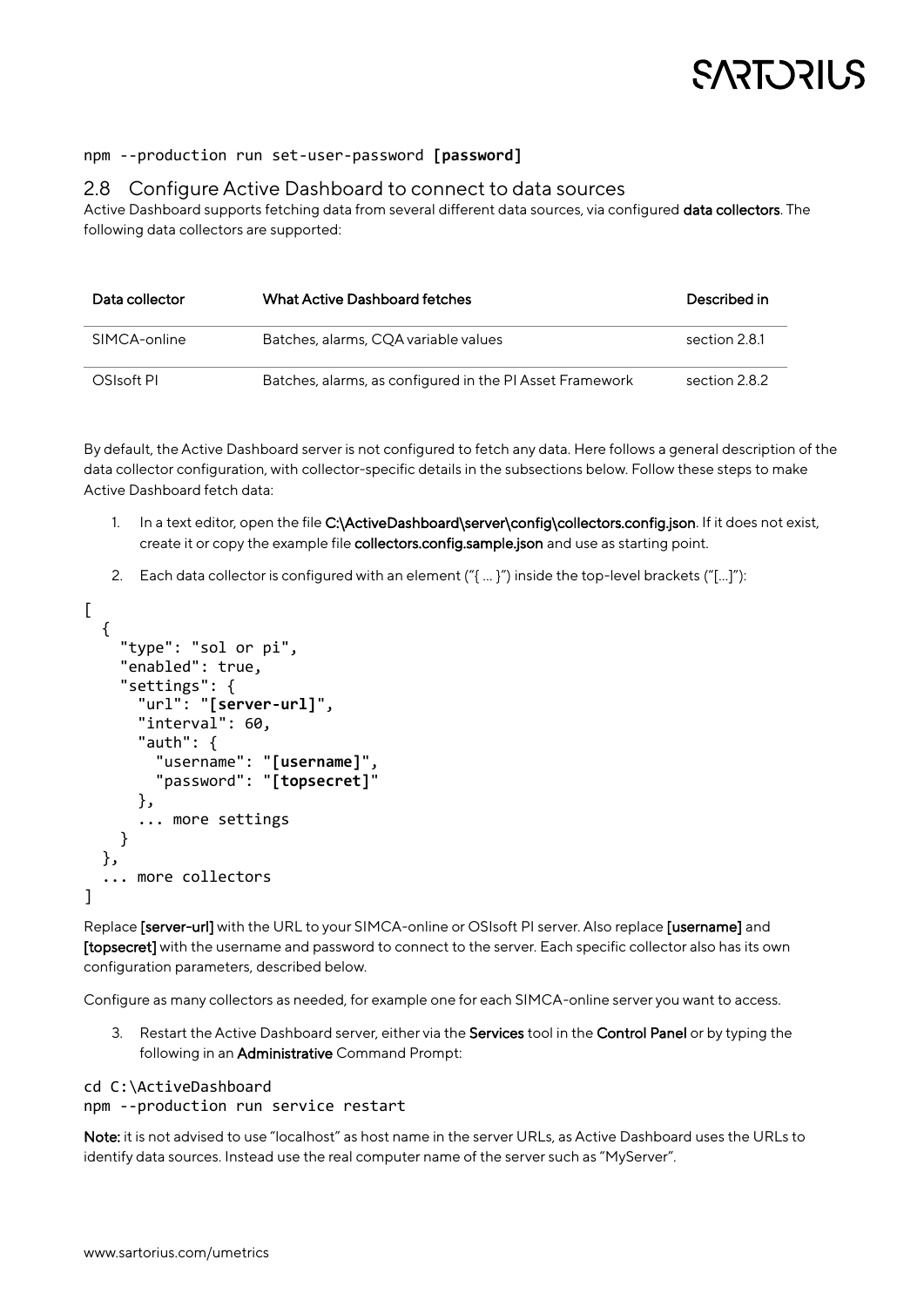Note: mixing SIMCA-online and OSIsoft PI data collectors in the same Active Dashboard installation is not supported.

#### <span id="page-6-0"></span>2.8.1 SIMCA-online

The following notes are relevant for SIMCA-online data collectors:

- We recommend that you create a special user account in SIMCA-online for use from Active Dashboard. This account needs to have access rights to the folders containing project configurations you want to see in Active Dashboard, but need not hold the Administrator role in SIMCA-online.
- If you plan to use the Open in SIMCA-online feature in the dashboards and the SIMCA-online server runs at another RPC port than the default 2731, you need to specify this port in the configuration file. This setting is configured with the parameter "serverRPCPort"; set it to SIMCA-online server's port number, which can be seen in SIMCA-online Server Options on the server computers. For more information on the Open in SIMCA-online feature, see the User Guide.

### <span id="page-6-1"></span>2.8.2 OSIsoft PI

The following notes are relevant for OSIsoft PI data collectors:

- Active Dashboard uses the PI Asset Framework (AF) to define what assets (units in SIMCA-online) to fetch data for. AF elements represents assets, with element attributes defining static information (asset name, location, etc.) as well as batch data (batches, alarms, etc.).
- In the collector configuration, the parameter "elementQueryString" is used to select which elements Active Dashboard should fetch. The syntax is described in the following page (use "\*" to match all elements): <https://techsupport.osisoft.com/Documentation/PI-Web-API/help/controllers/search/actions/query.html>
- The configuration parameter "startDate" can be set to determine how far back Active Dashboard will fetch data.
- For Active Dashboard to be able to discover the elements in the PI database you need to first configure the PI Web API Indexed Search Crawler so that Active Dashboard can query the database. Learn more on the Crawler i[n https://techsupport.osisoft.com/Documentation/PI-Web-API/help/topics/getting-started.html](https://techsupport.osisoft.com/Documentation/PI-Web-API/help/topics/getting-started.html)

You can do this by following the steps below:

- 1. Open up a web browser on the PI server computer that hosts the web API.
- 2. Navigate to the address <PI server>/piwebapi. Log in as a user with administrative permissions in P).
- 3. Now you should see a page with a few links:



- 4. Click the link for 'Search' (2nd last link in the screenshot).
- 5. Then click 'Admin'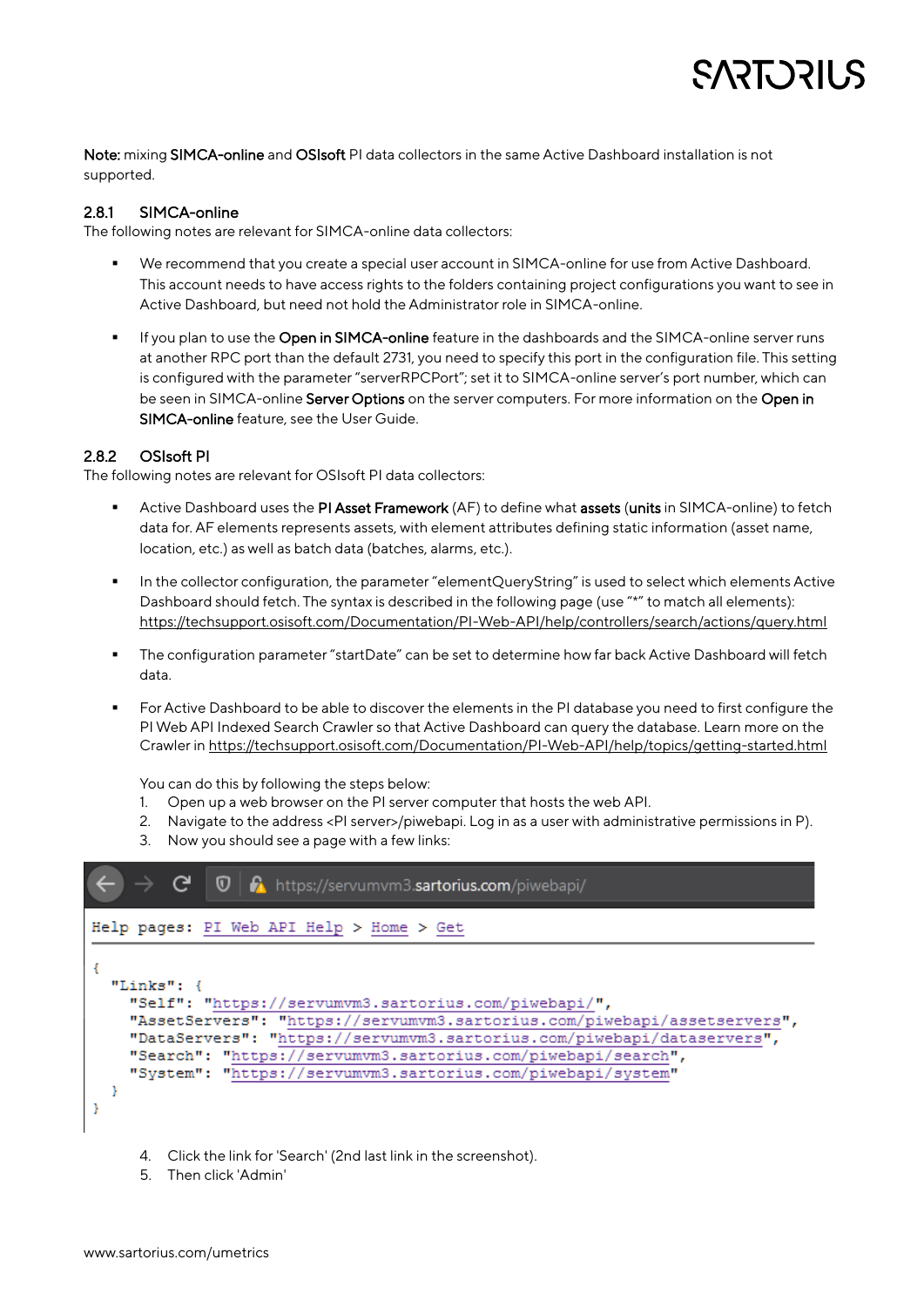

- 6. Now you should see a Search Service Administration dashboard
	- a. In the top right, click 'Databases'
	- b. Now click 'Add Database' and enter the address to the database to be indexed of the form af:\\<PI server>\<database name> For example: af:\\servumvm3\demo
	- c. Click 'Save and close', now the database will be indexed, this may take a while depending on the size of the database. When it is finished it will get a green checkmark in the top left (see image below)

| AF:\\SERVUMVM3\DEMO                         |  |  |  |  |
|---------------------------------------------|--|--|--|--|
| AF elements: 9                              |  |  |  |  |
| Crawler Host: ServUmVm3.Sartorius.com       |  |  |  |  |
| Last Crawled: 2:07:20 PM on Wed Feb 26 2020 |  |  |  |  |
| Generate All Paths:                         |  |  |  |  |
| Rebuild Index                               |  |  |  |  |

▪ Active Dashboard expects to find a set of PI attributes on the elements it will query. These attributes need to be configured correctly in order for Active Dashboard to be able to run.

| Attribute name<br>(case sensitive)                        | Data type    | Required  | Description                                                                                                                              | <b>Examples</b>                                                                                       |
|-----------------------------------------------------------|--------------|-----------|------------------------------------------------------------------------------------------------------------------------------------------|-------------------------------------------------------------------------------------------------------|
| Type                                                      | String       | Yes       | Machine type                                                                                                                             | "Fermentation tank"                                                                                   |
| Name                                                      | String       | Yes       | Machine name or id                                                                                                                       | "Fermenter 01"                                                                                        |
| Region name                                               | String       | <b>No</b> | Physical region that<br>encompasses one or more<br>locations                                                                             | "Europe"                                                                                              |
| Location name                                             | String       | No        | Physical location                                                                                                                        | "Stockholm"                                                                                           |
| Location coordinates<br><b>OR</b><br>Location Coordinates | Single array | <b>No</b> | GPS coordinates in decimal<br>form, coordinates to the west<br>and south are described with<br>negative values. [latitude,<br>longitude] | [59.332, 18.064]<br>(Stockholm)<br>$[-22.89, -43.17]$<br>(Rio de Janeiro)                             |
| LocationLatitude<br><b>AND</b><br>LocationLongitude       | Single       | <b>No</b> | GPS coordinates in decimal<br>form, coordinates to the west<br>and south are described with<br>negative values.                          | Lat: 59.332 and<br>Long: 18.064<br>(Stockholm)<br>Lat: -22.89 and<br>Long: -43.17<br>(Rio de Janeiro) |
| Product type                                              | String       | <b>No</b> | A type name that encompasses<br>one or more product names                                                                                | "Gel capsule"                                                                                         |
| Product name                                              | String       | No        | Specific product name                                                                                                                    | "Drug A"                                                                                              |

The expected attributes are as follows. Note that names are case sensitive.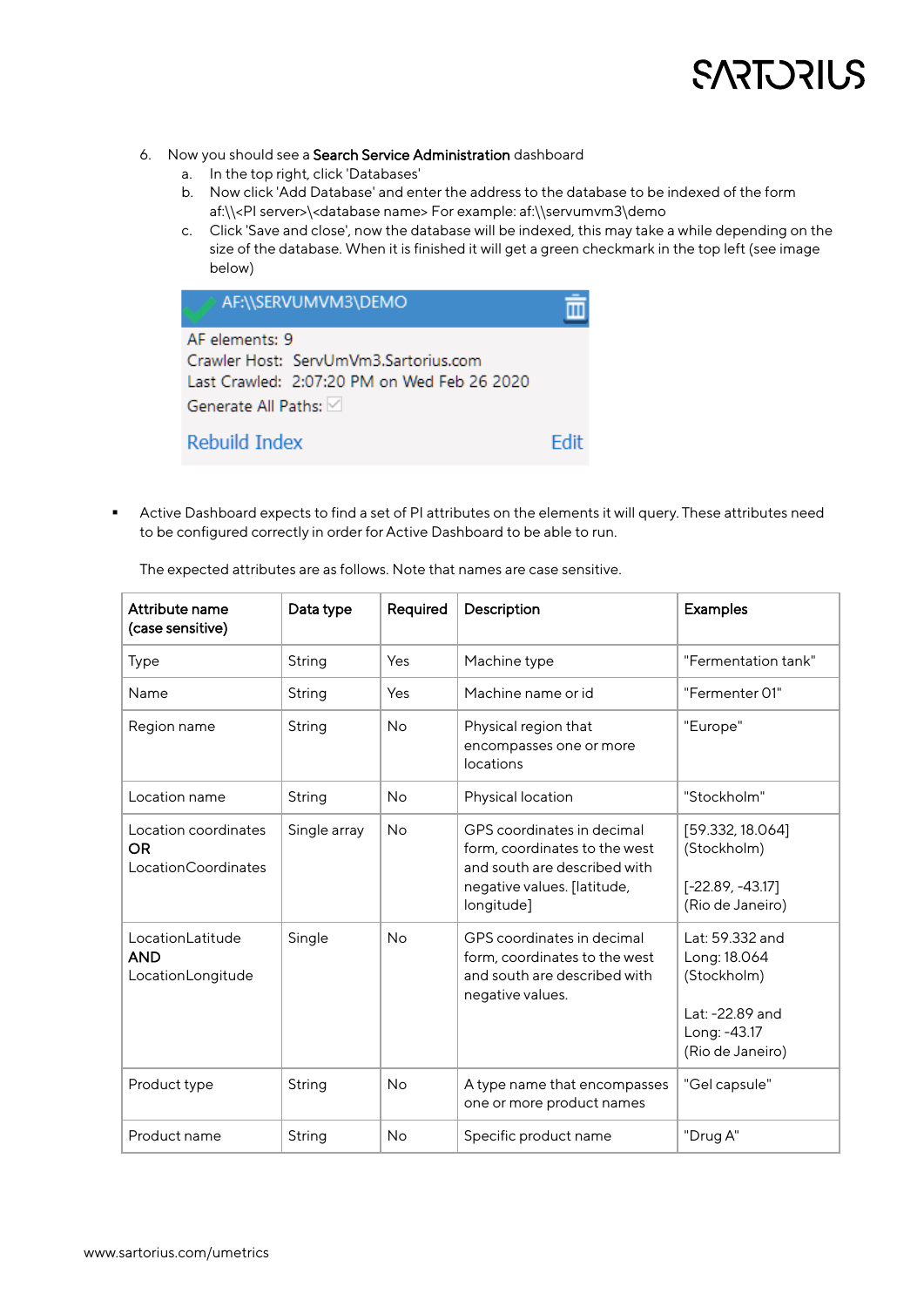Notes:

- Attributes listed as not required in the table above are still recommended. Without these attributes some measures in Active Dashboard will not work.
- It is important that required attributes exists in PI. Otherwise Active Dashboard will not be able to get any data and will show errors in the log such as:
	- Required attributes 'Name' (<name or 'missing'>), 'Type' (<type or 'missing'>), for uniqueId: <element uniqueId>
	- Location coordinates must be decimal degrees ex. [63.8, 20.1], for Name: <element Name attribute if available> uniqueId: <element uniqueId>
- The location coordinates have different forms to give some flexibility. Only one of the attributes will be used if many variants are provided by you. The priority order is: Location coordinates (highest priority) > LocationCoordinates > LocationLatitude and LocationLongitude.

# <span id="page-8-0"></span>3 After installation

As soon as the Active Dashboard server is started, it will connect to the data sources and begin fetching its data. This can take a while so allow time after starting the service before expecting all data to be available.

## <span id="page-8-1"></span>3.1 Test your installation

Start a web browser on your server computer and type the address http://server/ (replace server with the name of your server computer). It should connect and display the Active Dashboard login page.

Now, log in with one of the local users configured during the installation (Administrator or Test). To be able to set user permissions, you need to be logged in as Administrator; regular users have permissions set via their user groups (list, view, interact with, and create, edit, move dashboards, respectively). If Active Directory authentication is configured (see appendix c), you can also log in with user accounts from the Windows Active Directory and administrators can configure user permissions via Active Directory user groups (see the User Guide).

# <span id="page-8-2"></span>3.2 Troubleshooting

To monitor what the server does, consult the log files in the C:\ActiveDashboard\daemon folder.

Active Dashboard will by default use TCP port 80. If that port is in use the service will not be able to accept any web browsers connecting to it. This will result in errors such as the following in the activedashboard.err.log file:

```
Unhandeled rejection: { [Error: listen EACCES 0.0.0.0:80]
   code: 'EACCES',
   errno: 'EACCES',
   syscall: 'listen',
   address: '0.0.0.0',
   port: 80 }
```
To fix this, stop any other service on the computer that is using port 80 or configure Active Dashboard to use another port.

It is possible to turn on debug logging in the log file by going to server/config and then copying and renaming the file local.env.sample.js to local.env.js.

Edit the renamed file and change the line DEBUG=" to DEBUG: 'activedashboard:\*' Save the file, and restart the Active Dashboard service (if it was running when the file was changed). After this, the log file in the daemon folder (\*.err.log) will contain detailed information.

Note: It is possible to set it to DEBUG='\*' to output even more information, but this is mostly from third party libraries which most of the time will not be useful and is therefore normally not recommended)

With the debug logging turned on some information about what has gone wrong is sometimes provided with the error. For example uniqueld, this id can be used in the PI web API query to find the offending item.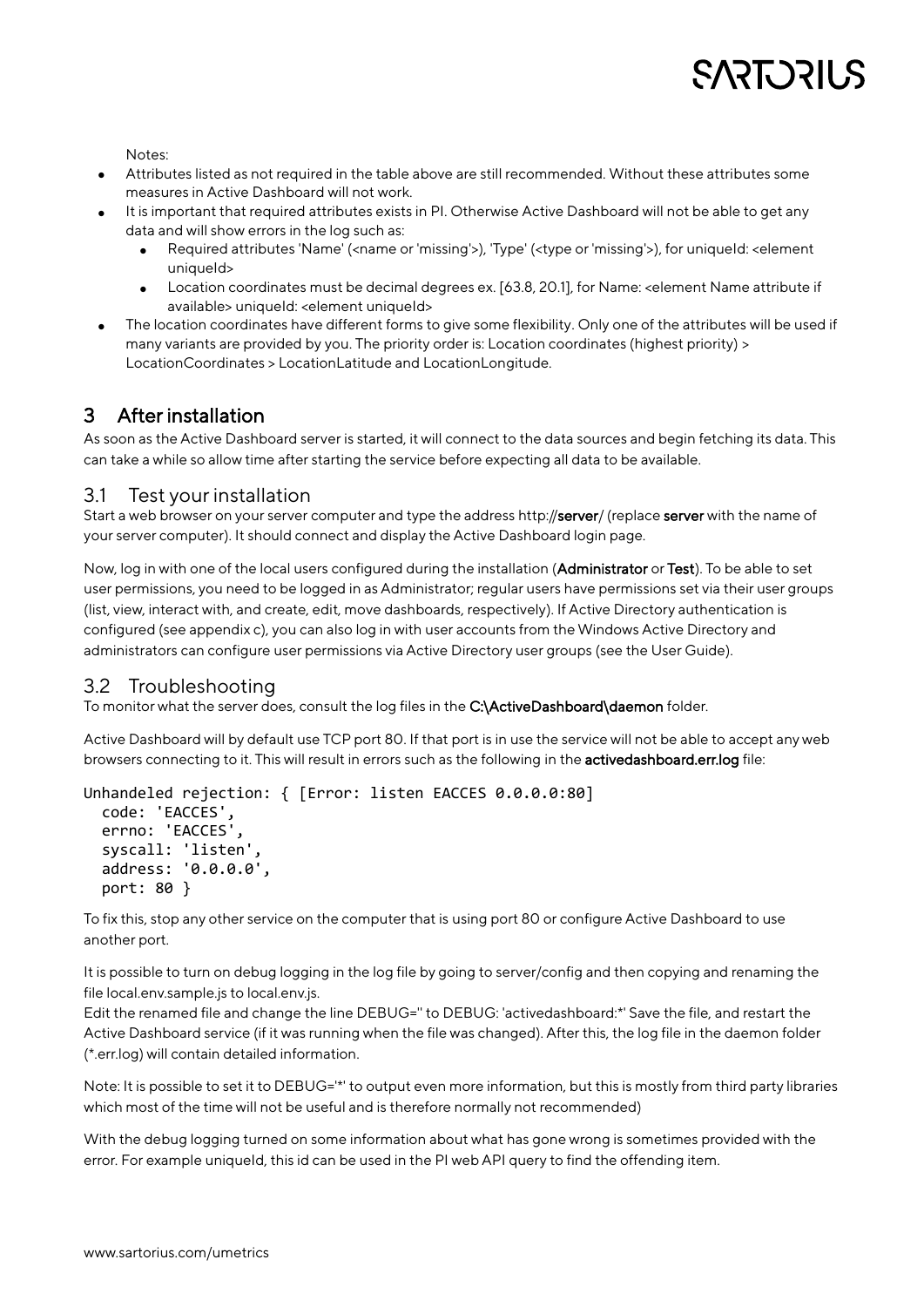# <span id="page-9-0"></span>4 Uninstalling Active Dashboard

If you want to remove Active Dashboard from a server, follow these steps:

1. Stop and uninstall the MongoDB and Active Dashboard services by starting an Administrative Command Prompt and type:

#### cd C:\ActiveDashboard

npm --production run service uninstall "C:\MongoDB\bin\mongod" --remove

- 2. Delete the C:\ActiveDashboard folder.
- 3. Uninstall Node.js in Programs and Features in the Windows Control Panel.
- 4. Remove the C:\MongoDB folder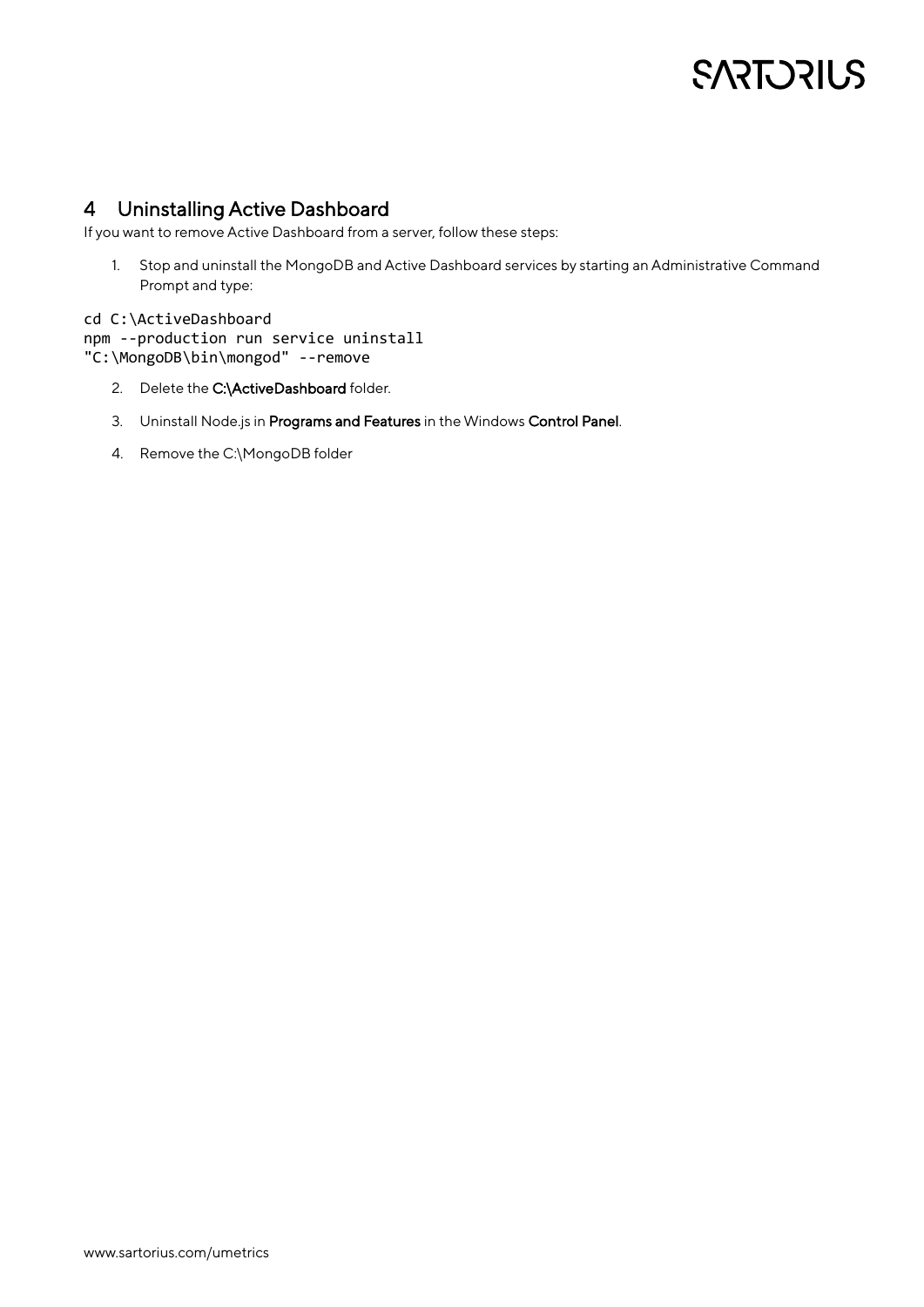# <span id="page-10-0"></span>Appendix A Server scripts

Server scripts are run on a command prompt on the Active Dashboard server computer. Available scripts are:

| Script                                                        | Purpose                                                                                                                                                                                                                                                                                                                                                                                                                                                                           |
|---------------------------------------------------------------|-----------------------------------------------------------------------------------------------------------------------------------------------------------------------------------------------------------------------------------------------------------------------------------------------------------------------------------------------------------------------------------------------------------------------------------------------------------------------------------|
| seed                                                          | Empty the Active Dashboard database, and re-create an empty<br>database. Useful if you want to start from scratch or have deleted<br>configurations from SIMCA-online server, or an entire SIMCA-<br>online server that you do not want to appear in Active Dashboard.<br>Note that the password for the users Administrator and Test<br>becomes randomized and have to be set using the scripts below.<br>Note: Stop the Active Dashboard service before running this<br>script. |
| seed dashboards                                               | Removes all existing dashboards and re-creates the default<br>dashboards.<br>Note: Stop the Active Dashboard service before running this<br>script.                                                                                                                                                                                                                                                                                                                               |
| seed dataset                                                  | Removes all data fetched from data sources; the data will be<br>fetched again via the configured data collectors.<br>Note: Stop the Active Dashboard service before running this<br>script.                                                                                                                                                                                                                                                                                       |
| reset-aggregation [level]                                     | Reset the aggregation for the select level and the levels above it<br>that represent larger timespans, so that the data will be re-<br>aggregated. if [level] is empty all data will be reset.<br>Possible levels 'years', 'months', 'days', 'hours', 'raw'.<br>Example: reset-aggregation days, this will re-aggregate the data<br>that is aggregated to days, months and years.<br>Note: Stop the Active Dashboard service before running this<br>script.                       |
| set-password admin [password]<br>set-password user [password] | Sets the password for the Administrator / Test user to [password].<br>(Omit password to generate a new one, printed to the console.)                                                                                                                                                                                                                                                                                                                                              |
| service install<br>service uninstall                          | Install / uninstall Active Dashboard as a Windows service.                                                                                                                                                                                                                                                                                                                                                                                                                        |
| service start<br>service restart<br>service stop              | Start / restart / stop the already installed Active Dashboard service.                                                                                                                                                                                                                                                                                                                                                                                                            |

To run one of these scripts, start a Windows Command Prompt on the server computer and type:

cd C:\ActiveDashboard npm --production run **[script] Replace [script] with one of the scripts in the table above.**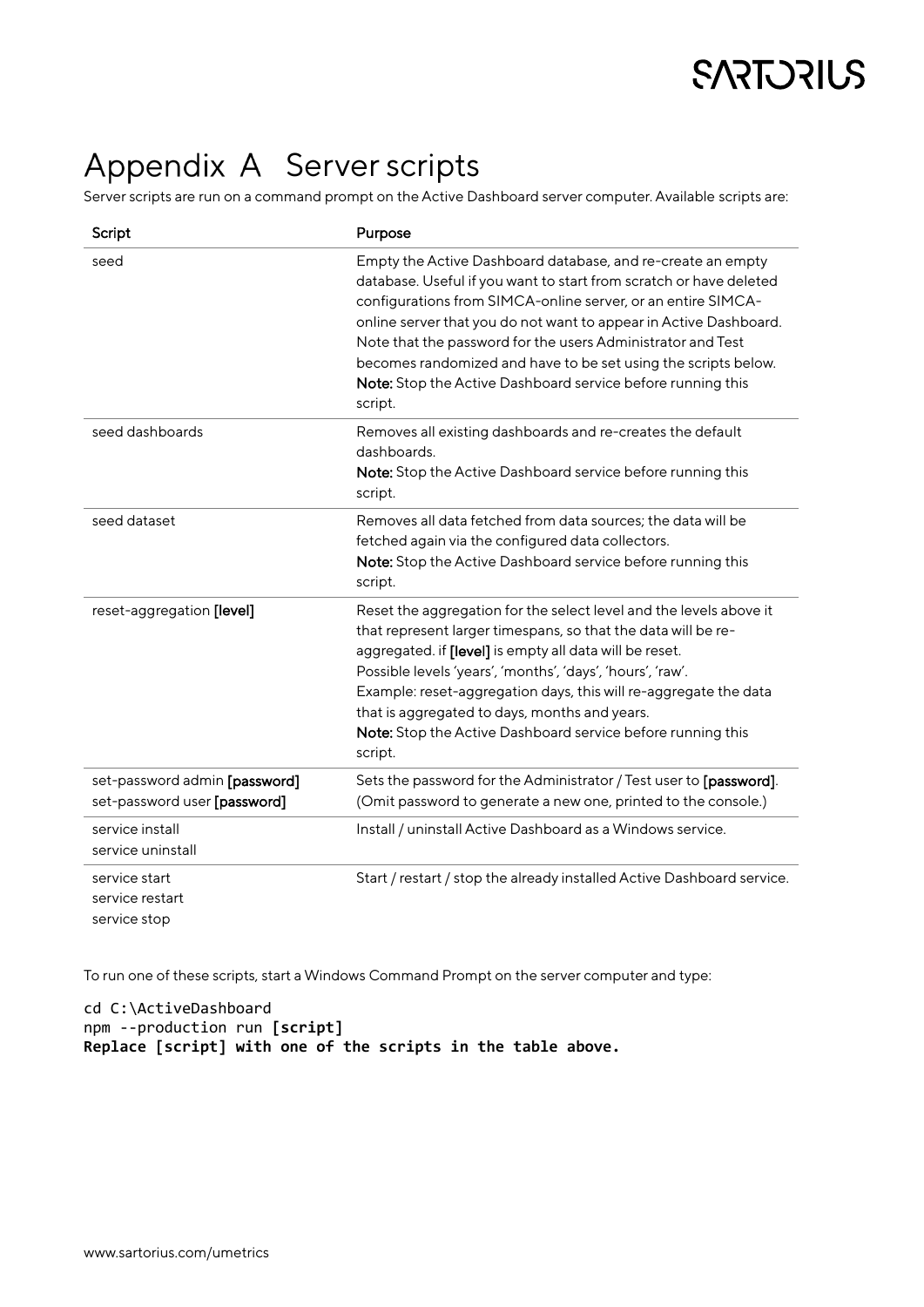# <span id="page-11-0"></span>Appendix B Using HTTPS / TLS with Active Dashboard

## <span id="page-11-1"></span>1 Introduction

Active Dashboard can be configured to use encrypted connections and thus increase security in two ways:

- 1. HTTPS enabled for Active Dashboard, providing secure connections to connected web browsers; and
- 2. between Active Dashboard and the data sources (SIMCA-online and / or OSIsoft PI servers) it is connected to.

These items are independent; one can be enabled without the other.

#### <span id="page-11-2"></span>Requirements

The following things are required for used HTTPS with Active Dashboard:

- A TLS (SSL) certificate issued for the common name of the Active Dashboard server computer. The certificate must be a PEM file (with the extension ".pem").
- **•** The common name is the name you want to use when connecting to the server, such as [http://dashboard.example.com.](http://dashboard.example.com/)
- **Tip:** Creating a certificate for the common name **localhost** is meaningless: it only allows connecting to that server from the same computer.
- **E** A private key for your certificate, in the form of another PEM file.
- An optional passphrase needed to decrypt the private key. Only required if your private key was encrypted when it was created.

If you do not know what certificates are, you need to learn more about this to be able to use HTTPS with Active Dashboard. Your IT or web department will be able to assist.

You can also see below for information how to use OpenSSL to create a certificate-signing request or how to create a self-signed certificate for testing purposes. To use OpenSSL, you need at least some experience with command line tools.

## <span id="page-11-3"></span>2 Outline of the procedure

When you fulfil the above requirements and have a certificate, you need to complete the following steps:

- 1. Edit the server/config/environment/production.js configuration file, to specify your certificate and private key files, and to enable HTTPS. Note that if you enable HTTPS for Active Dashboard, the server will not allow unencrypted HTTP at the same time.
- 2. Optionally change the port number of the Active Dashboard to 443 if you want to use the standard HTTPS port number. Otherwise the server will use the same port number as without HTTPS.
- 3. Restart the Active Dashboard service.
- 4. In a web browser, connect to the server with HTTPS[: https://servername.domain.com.](https://servername.domain.com/)

As always, if you have any problems, consult the log files.

#### <span id="page-11-4"></span>Enabling HTTPS for Active Dashboard server

Copy the certificate and private key files (cert.pem and key.pem in the example below) to the server/config folder of the Active Dashboard server.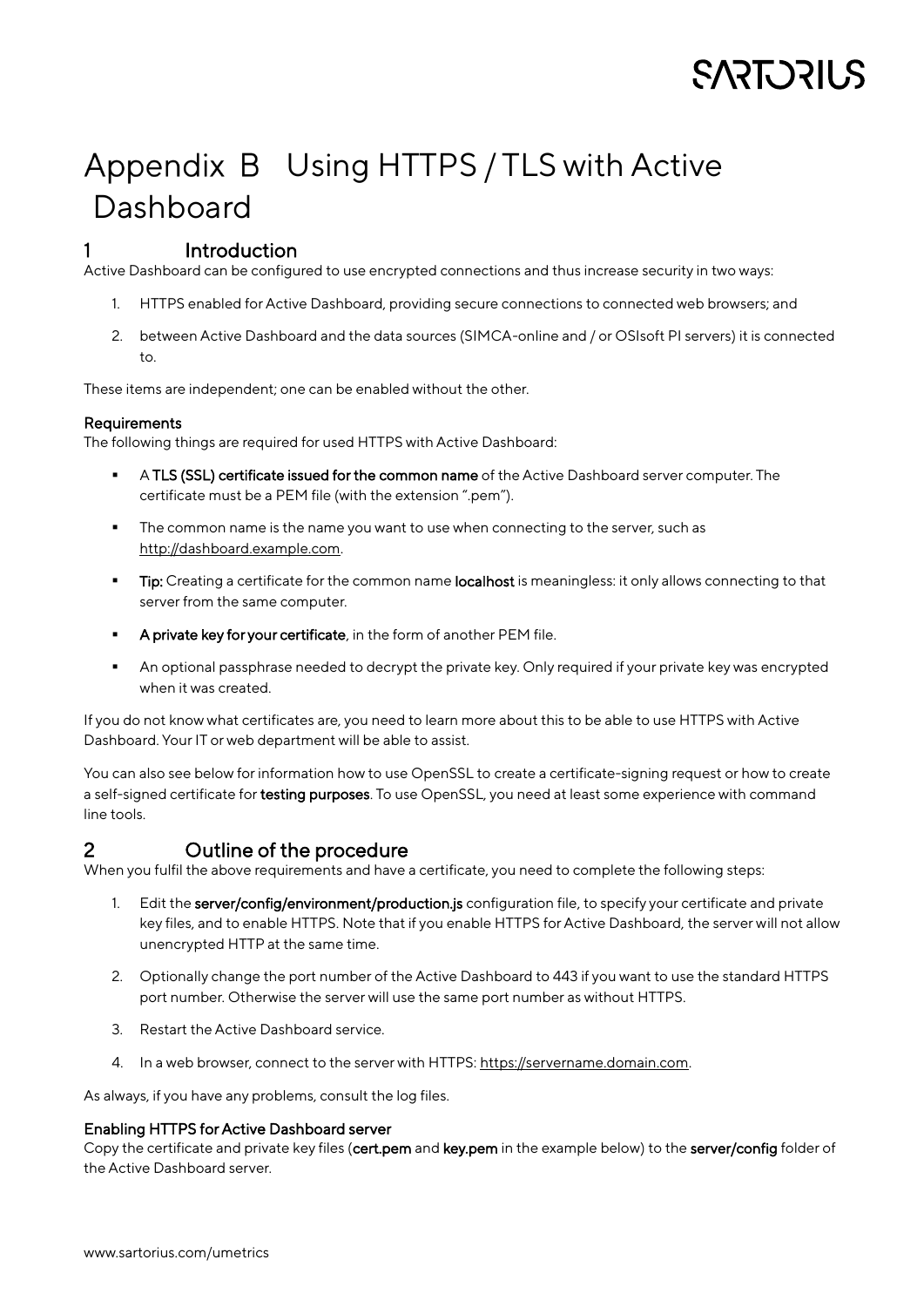Edit the server/config/environment/production.js file with a text editor. In it, locate or create the "useHttpsTls" settings:

```
// HTTPS / TLS between backend and frontend
useHttpsTls: {
   enabled: true,
   cert: 'cert.pem',
   key: 'key.pem',
   // passphrase: 'required if the key.pem file has a passphrase'
},
```
Change "enabled" to "true", and specify the names of the certificate file and the key file respectively. If your key file uses encryption to protect its contents, you need to provide the passphrase too.

#### <span id="page-12-0"></span>HTTPS for connecting to data source servers

To configure Active Dashboard to connect to data source servers (such as SIMCA-online or OSIsoft PI) using HTTPS, you need to edit the file server/config/collectors.config.json. There you change the URL from "http" to "https" to tell the Active Dashboard to use HTTPS.

#### Note: These changes can be done independently, and does not require a certificate.

For example, the following would tell Active Dashboard to connect to the SIMCA-online server with HTTPS:

```
\lceil {
     "type": "sol",
     "enabled": true,
     "settings": {
        "url": "https://dashboard.example.com",
        "auth": {
          "username": "Administrator",
          "password": ""
       }
     }
   }
]
```
If you're using a self-signed certificate for https you might have to turn off strict ssl in order for it to work, this is not a problem with a proper certificate and should only be turned off for testing purposes. The setting is found in the server/config/collectors.config.js file, type "strictSsl": false in the settings section for a collector.

#### <span id="page-12-1"></span>4.1.1 Using OpenSSL for certificate management

The OpenSSL [\(https://openssl.org/\)](https://openssl.org/) toolkit can be used to create certificate-signing requests and self-signed certificates for testing. Here is some short guidance for this. For more information, read the full documentation on the OpenSSL website.

Installation

1. Download and install OpenSSL 1.0.2k or later fro[m https://slproweb.com/products/Win32OpenSSL.html](https://slproweb.com/products/Win32OpenSSL.html)

Install to C:\OpenSSL-Win32, and select to copy OpenSSL DLLs to the OpenSSL binaries directory:

Copy OpenSSL DLLs to:

◯ The Windows system directory

The OpenSSL binaries (/bin) directory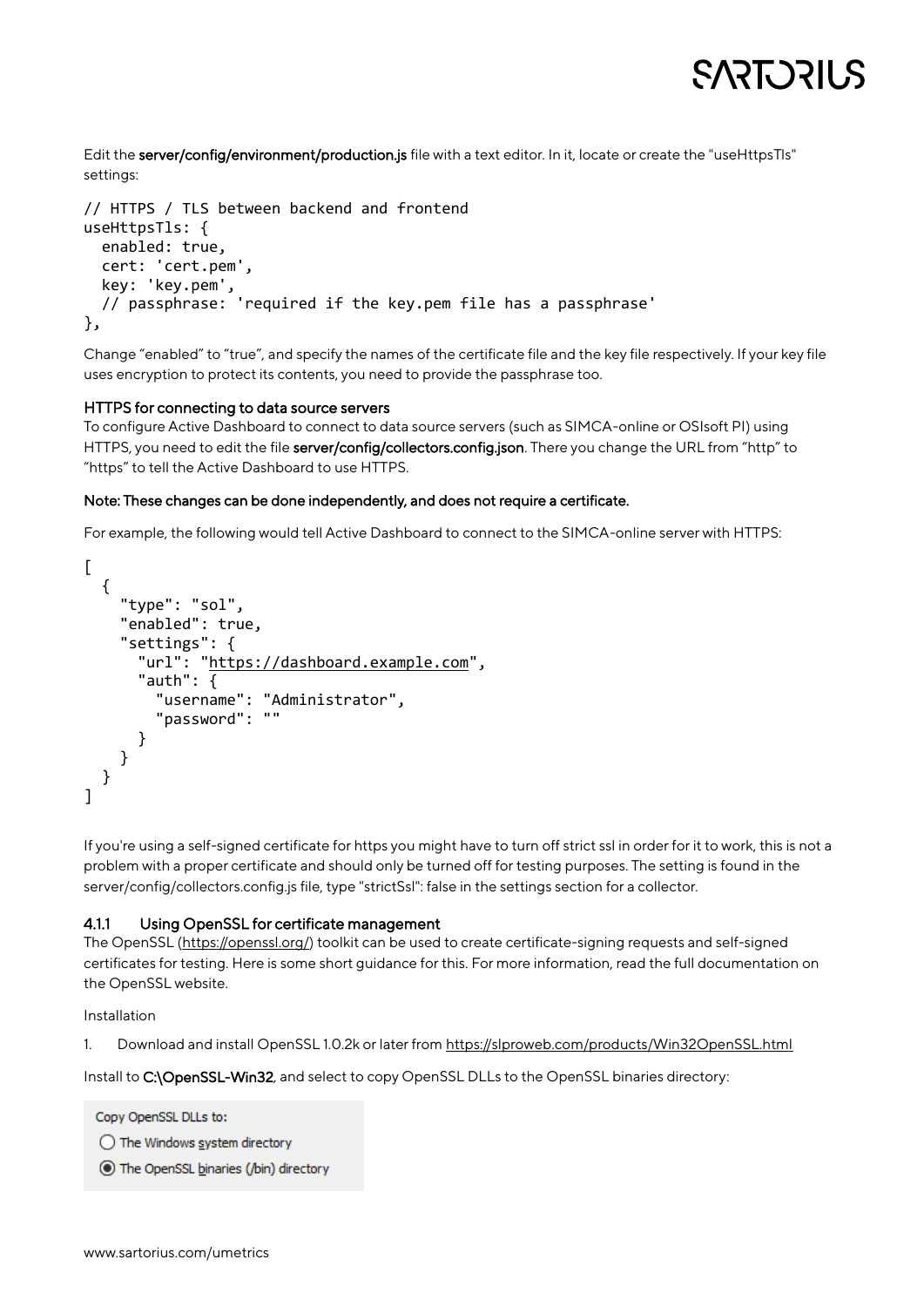# **SARE DRILS**

#### 2. Open a Command Prompt and type the commands:

#### set OPENSSL CONF=C:\OpenSSL-Win32\bin\openssl.cfg cd c:\OpenSSL-Win32\bin

3. Leave the command prompt open; you will use it for all OpenSSL commands.

Create a Certificate Signing Request - for production

In the command prompt you left open (see above), execute the following:

openssl.exe req -new -newkey rsa:2048 -nodes -out server.csr -keyout server.key

You will then be prompted to provide details about your certificate. This includes the location of the server, and most importantly the common name of your server. The common name should match what your web browsers will use to connect to the server, such as dashboard.example.com.

This creates a key file that is secret and a CSR-file which you send to a Certificate Authority. The CA then will sign the CSR and provide you with a certificate file in PEM format.

Create a self-signed certificate with OpenSSL – for testing purposes

In the command prompt you left open (see above), execute the following:

#### openssl req -x509 -newkey rsa:2048 -keyout key.pem -out cert.pem -days 365 -nodes

You will then be prompted to provide details about your certificate. This includes the location of the server, and most importantly the common name of your server. The common name should match what your web browsers will use to connect to the server, such as dashboard.example.com.

This creates two files, cert.pem and key.pem, which you then can use in Active Dashboard.

A note about passphrases: If you remove the "-nodes" flag, you will be prompted for a passphrase for your key. This passphrase must then be put in the "useHttpsTls" settings object (see above).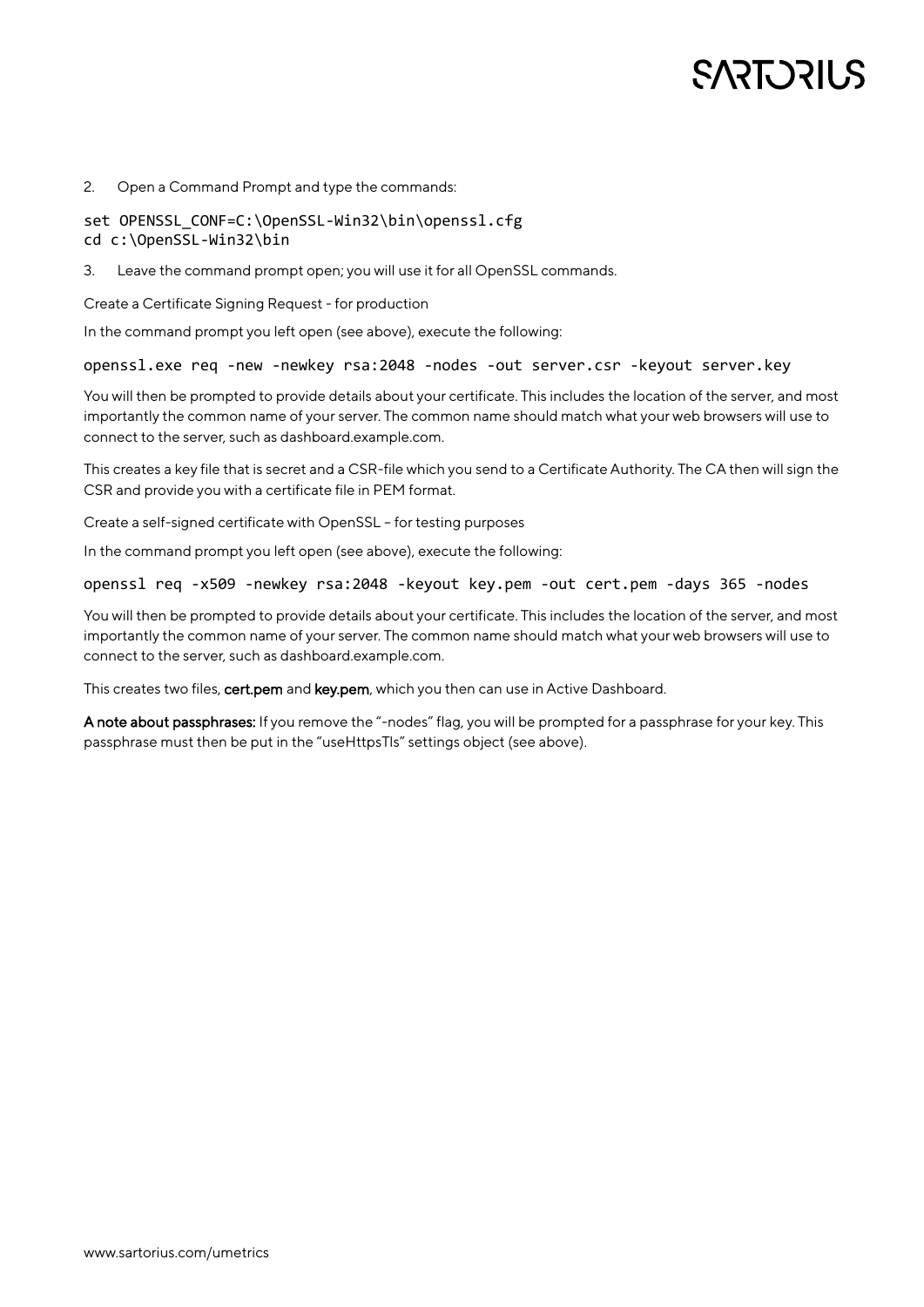# <span id="page-14-0"></span>Appendix C Authenticating users with Microsoft Active Directory

# <span id="page-14-1"></span>1 Introduction

Apart from the local user account(s) set up during installation, Active Dashboard also supports accounts from an LDAP directory service such as a Microsoft Active Directory server commonly used in Windows domains. This is the recommended way of authenticating users, because the user then can log in as "DOMAIN\user" and then type her regular windows password. A user that has logged in this way is a non-administrative user by default. To perform administrative tasks, log on as the built-in **Administrator** account or configure an Active Directory group to have the administrator role, see **Configuration** of this section.

In this section, the Active Dashboard server is acting as an LDAP client when connecting to an LDAP server and "(authenticating) user" represents the user trying to log in to use the Active Dashboard application.

Active Dashboard authentication via LDAP, if enabled in the configuration, is done with the following steps:

- 1. The Active Dashboard server connects (binds in LDAP terminology) to the LDAP server (optional, depending on the LDAP server configuration);
- 2. the LDAP directory is searched for the entry for the authenticating user and the correct user identifier (distinguished name) is extracted; and
- 3. the Active Dashboard server connects (binds) again to the LDAP server with the user identifier (distinguished name) and the user-given password.

If all three steps pass, the user is authenticated and logged in.

#### <span id="page-14-2"></span>Further information

This [LDAP Guide](http://ldapjs.org/guide.html) is a good general introduction to what LDAP is and how it works.

The SIMCA-online knowledge base article regarding Active Directory authentication can also be of help: [umetrics.com/kb/active-directory-authentication-users-simca-online.](http://www.umetrics.com/kb/active-directory-authentication-users-simca-online)

# <span id="page-14-3"></span>2 Configuration

LDAP authentication is not enabled by default in Active Dashboard, so to use it several configuration parameters must be set:

1. In a text editor, open the file C:\ActiveDashboard\server\config\environment\production.js. It contains a section similar to this:

```
ldapAuthentication: {
```

```
 enabled: false,
```
 // url: 'ldap://ldap-server:389', // URL to LDAP / AD server // url: 'ldaps://ldap-server:389', // URL to LDAP / AD server (TLS) // url: 'ldaps://ldap-server:636', // URL to LDAP / AD server (SSL)

 // useCredentialsFromAuthenticatingUserOnBind: true, // use the authenticating user's credentials for binding (default)

 // useCredentialsFromAuthenticatingUserOnBind: false, // use the credentials below for binding

 /// Default AD domain to use when binding with the authenticating user's credentials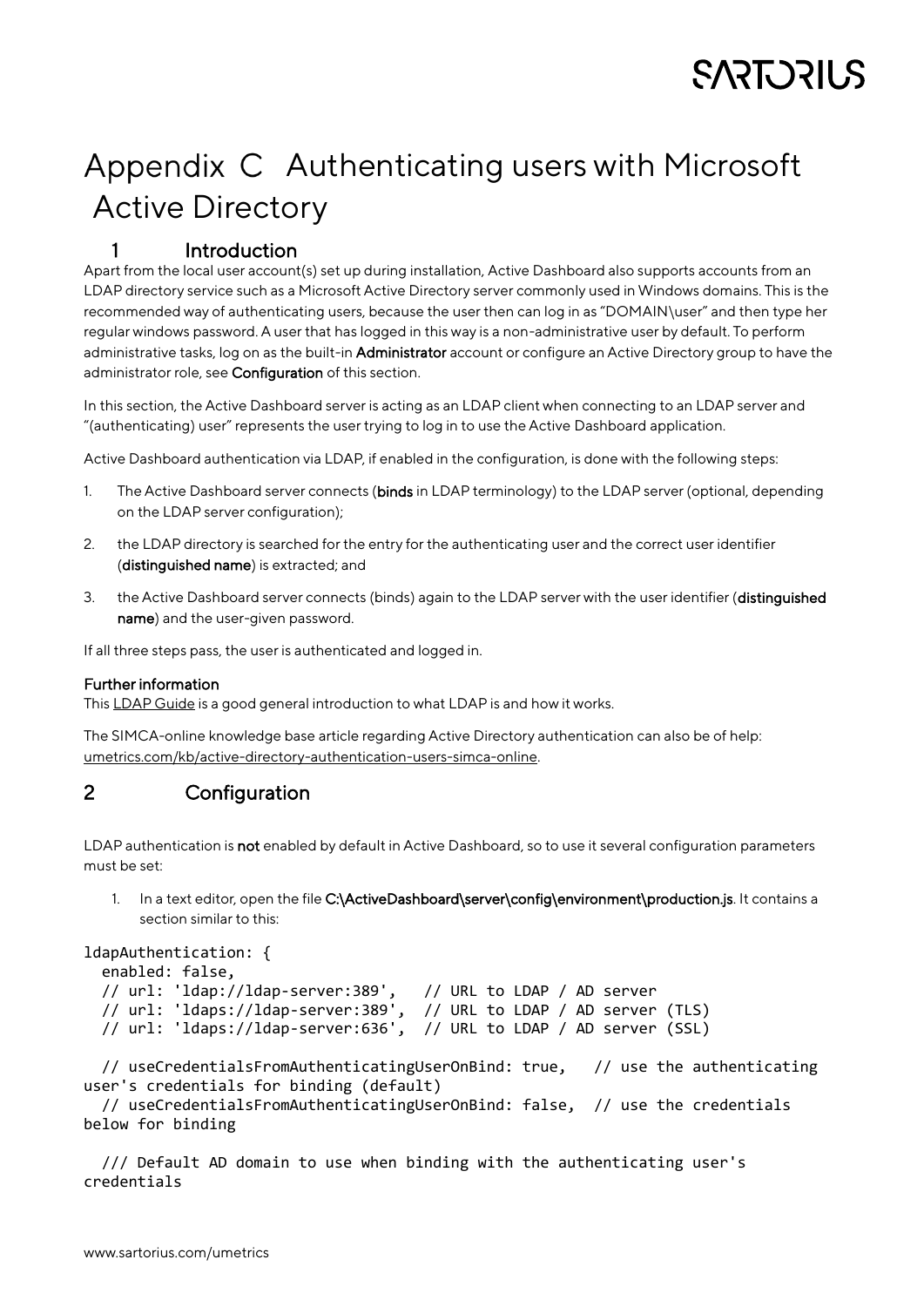```
SART DRILS
 /// and no domain is specified. (Can be left undefined to not prepending any
 /// domain to the username.)
 // defaultAdDomain: '...',
 /// Bind credentials if the authenticating user's credentials are not used for
 /// binding, as well as for group fetching.
 // bindDn: '...',
 // bindCredentials: '...',
 /// The distinguished name (DN) of the base subtree entry to search within, often
 /// on the form 'dc=company,dc=com'.
 // searchBase: 'dc=example,dc=com',
 /// Default, suitable for Active Directory; can be overridden. All occurences
                                 // require the LDAP server to offer a certificate
```

```
 /// of "{{username}}" is replaced with the authenticating user's username.
   // searchFilter: 
'(|(userPrincipalName={{username}})(sAMAccountName={{username}})(mail={{username}}))
',
   /// TLS / SSL options, if using LDAPS
  tlsOptions: {<br>// rejectUnauthorized: true.
signed by a trusted CA (default)
     // rejectUnauthorized: false, // accept any certificate the LDAP server offers
     // more options described here:
     https://nodejs.org/api/tls.html#tls_tls_connect_options_callback
   },
},
```
The following parameters must be set: "enabled", "url", "searchBase", "bindDn", and "bindCredentials". The rest can possibly be left as default, depending on your LDAP server configuration.

- 2. Set or change the following parameters in the configuration file (lines beginning with "//" are just examples; for them to take effect, remove the double slashes):
	- Change "enabled" to "true".
	- Set "url" to the correct URL for your network. Your IT department should know what the address is. In a Windows domain you can run "nslookup DOMAIN" on a command prompt to see your nearest domain controller which can be used as an LDAP server. Using "ldaps" instead of "ldap" will make the communication between Active Dashboard and the LDAP server encrypted with SSL / TLS.
	- The "searchBase" parameter must be set to the distinguished name of the root directory entry to search within. In a Windows domain with an Active Directory , this is often based on the company domain name, for example "dc=DOMAIN,dc=com". Your IT department can tell you the correct value. You can also run "whoami /fqdn" on a command prompt to see this information for the logged on user.
	- Active Dashboard needs a service account to login with when fetching Active Directory groups; set "bindDn" and "bindCredentials" to the user principal name and password, respectively for this account.
- 3. The default value for "searchFilter" is adequate for most LDAP configurations; common variants of Windows usernames will be accepted by Active Directory (AD) servers, as well as user e-mail addresses and the other common way of storing usernames ("uid"). If you have different requirements for what identifiers to accept